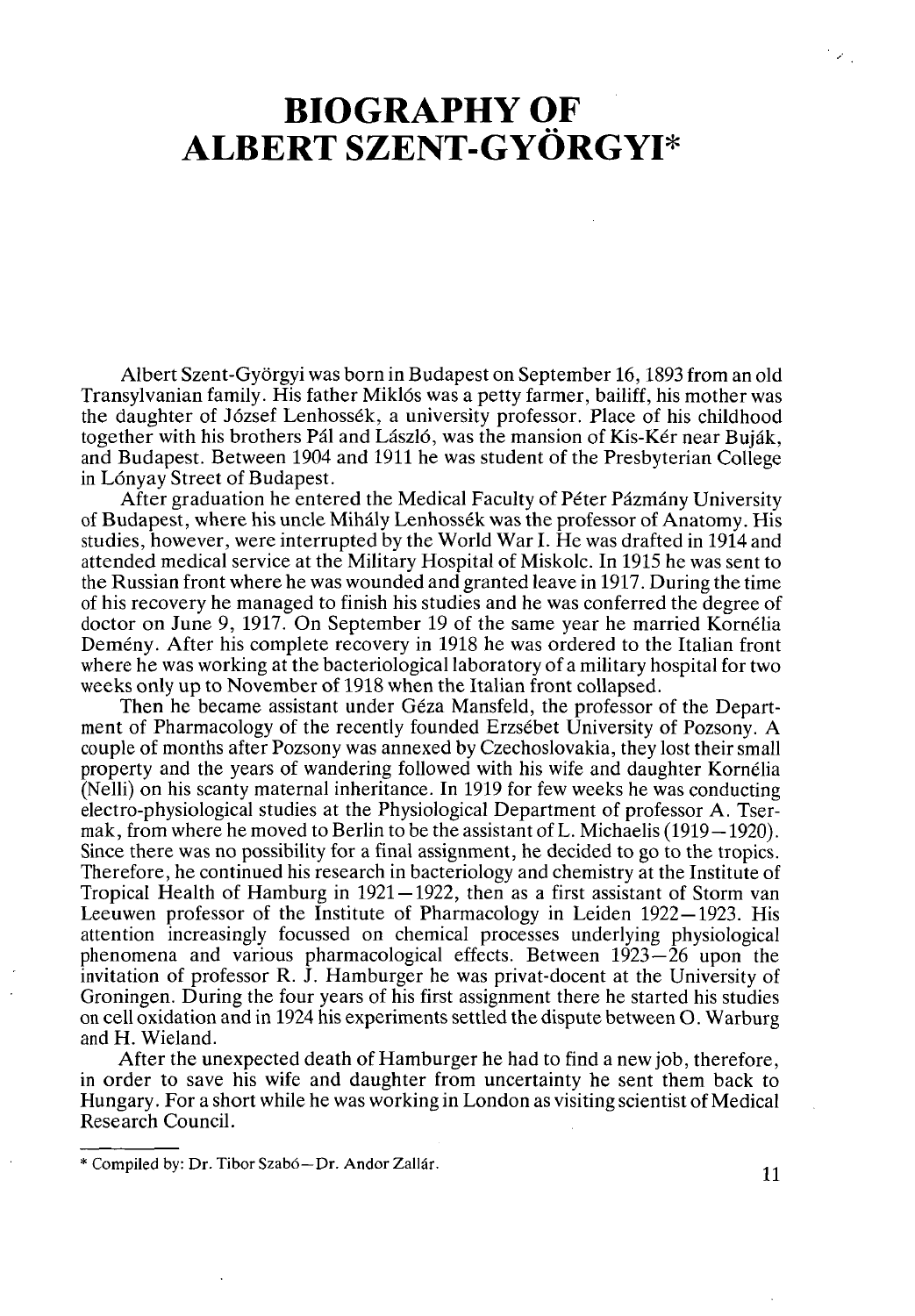The invitation of F. G. Hopkins to Cambridge found him at the verge of desperation and distress. There he was working on a Rockefeller fellowship from 1926 to 1930. From different plants and animal adrenal gland he isolated Vitamin C, named hexuronic acid at that time. To provide larger amounts of that substance for his experiments, he spent one year at Mayo Clinic of Rochester (USA) upon the invitation of professor E. C. Kendall  $(1926 - 27)$ . There he managed to isolate 25 g hexauronic acid from the material obtained from the huge butcheries there. He took the substance back to Cambridge where the degree of doctor in chemistry was conferred on him in 1927.

In the meantime the Medical Faculty of Ferencz József University of Szeged, upon the recommendation of Kunó Klebesberg Minister of Cultural Affairs, decided offer professorship to Albert Szent-Györgyi in May 25,1928. The Minister of Cultural Affairs assigned him professor of Department of Medical Chemistry with the decree No 73519/1928 V. K. During his first visit to Szeged Albert Szent-Györgyi took his oath of office on September 28, 1929 then returned to Cambridge for two years leave of absence, during which professor Béla Issekutz acted as his proxy.

On September 26, 1930 Szent-Györgyi took his university chair after all and moved to Szeged with his family. The young 37-year-old scientist of international note was accepted in Szeged with high expectation and appreciation. As soon as 1931 he became the president of the Research Committee of Natural Sciences and received several invitations to deliver lectures abroad.

He continued his world famous studies on hexuronic acid started in Groningen and continued in Cambridge. In November of 1931 it was proved that the substance called ascorbic acid by then, is identical with Vitamin C. In his lecture "Vitamin C, Adrenalin and Adrenal Gland" delivered at the meeting of Royal Medical Society of Budapest, held on March 18,1932 he announced: "It is the first time we state in public, that hexuronic acid (ascorbic acid) and Vitamin С are identical". The announcement confirming the priority was then published in Orvosképzés (Hung.) (March, 1932) and Orvosi Hetilap (Hung.) (March 26, 1932). Paper of C. G. King and W. A. Waugh was published in Science (April 1, 1932), while Szent-Györgyi published his paper in Nature (April 16,1932).

Fortunately Szent-Györgyi found large amounts of Vitamin С in the characteristic product of Szeged region, the paprika. Thus within a short time he managed to isolate three-and-a half kg crystalline substance at a relatively low cost. True to his personality, he immediately distributed it to all his research colleagues studying the same subject. As a new product of the Canning Factory of Szeged, a paprika pulp the Vitaprix appeared in market, which later was the basis of a new Vitamin.

Szent-Györgyi together with István Rusznyák professor in internal medicine isolated from paprika a substance belonging to flavonoids, which arrests the increased permeability of blood vessel walls characteristic of certain type of hemophilic diseases. Regarding the impact of the substance on permeability of walls of blood vessels, it was called Vitamin P.

Szent-Györgyi's reputation was indicated by the numerous international invitations and acknowledgements. He was member of Societé Philomatique of Paris and the Karl-Ludwig Academy of Halle, invited professor of the Harvard University of Boston, member of the Societé de Biologie of Paris, the Biologische Gesellschaft, Duodecim Society of Finland and Yugoslavian Medical Society and was acknowledged with several honors and decorations, among the others with Corvin wreath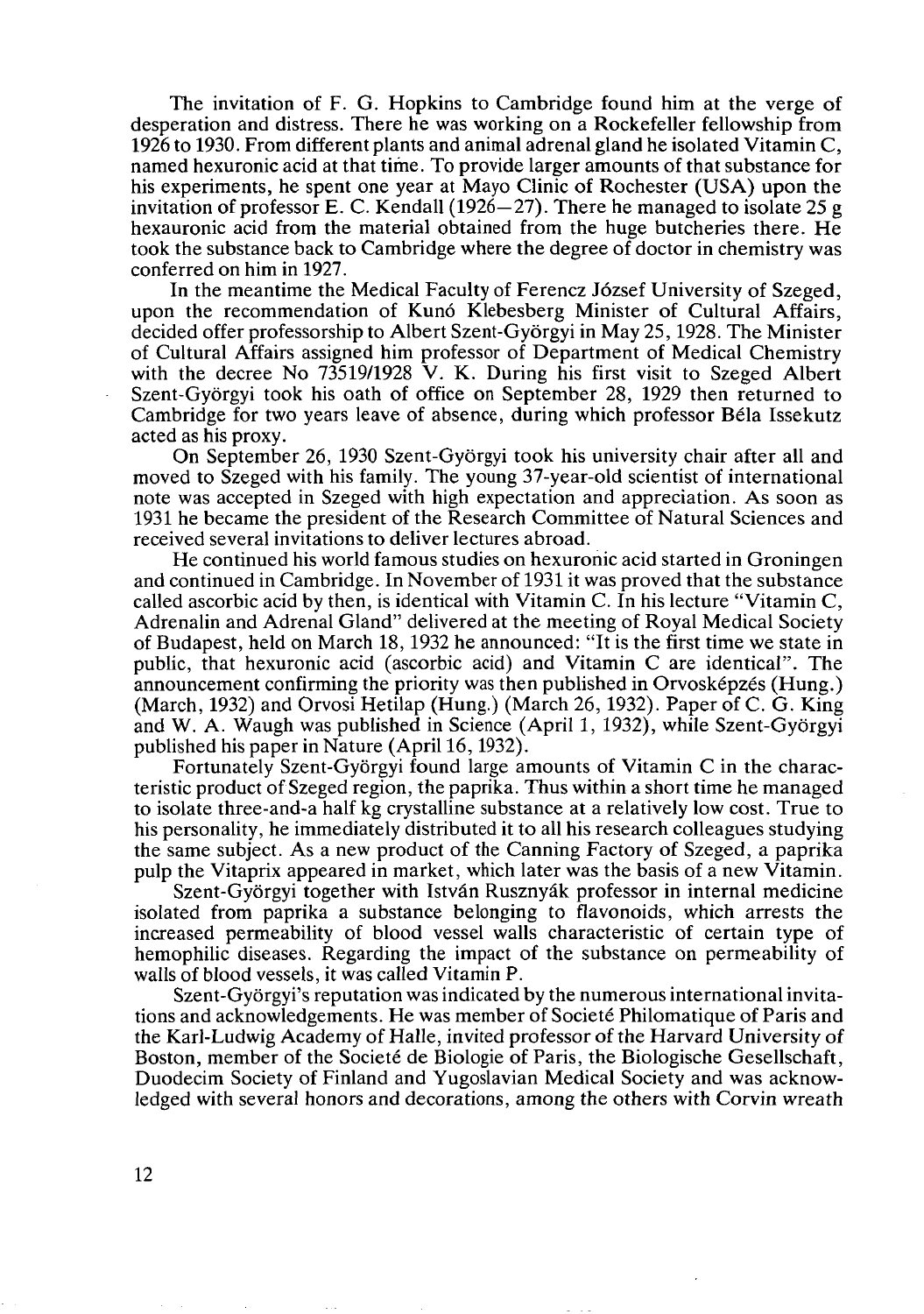and chain in Hungary. From May 16,1935 he was corresponding member and from May 6,1938 full member of the Hungarian Academy of Sciences.

On October 28, 1937 the Karolinska Institute of Stockholm awarded the medical Nobel Prize to Albert Szent-Györgyi "for his discoveries in biological oxidations with special regard to Vitamin С and Fumaric acid catalysis". The scientific acknowledgement bringing our country among Nobel prize winner nations initiated a series of celebrations. On December 1, he was honoured as freeman of Szeged, and "Honoris causa" doctor of Ferencz József University of Szeged on April 7, 1938.

He delivered numerous lectures both in Hungary and abroad (Sweden, England, France, USA), was honoured with several decorations ("Honoris causa" doctor of Sorbonne of Paris, medal of the Yugoslavian Saint Sava order, 2nd Cross of Lipot the 2nd in Belgium, membership of Hungarian Upper House). In September—October 1938 he had a lecture tour in the USA from where he returned without his wife. His daughter continued her studies first in Cambridge then in Switzerland.

Albert Szent-Györgyi had a significant role in the reform of medical training as university lecturer as well, he fought for the existence of medical faculty in Szeged. As dean and prodean he invested great effort in developing medical training and research as well as in democratization of the university. He had particularly important role in 1940—1941 when the Ferencz József University moved back to Kolozsvár and he became the Rector of Miklós Horthy University in Szeged. His efforts to establish a modern democratic atmosphere at the university and a democratic youth organization, were temporarily successful in that serious political period. His suggestions for reforming secondary and university training were audaciously pointing forward.

With the intention of a permanent stay he bought a cottage in New Szeged in 1941, married Márta Borbíró and called his daughter back from Switzerland.

During his research work he gathered a number of enthusiastic talented researchers around himself (Ilona Banga, Tamás Erdős, Mihály Gerendás, Kálmán Laki, Brunó F. Straub, Ferenc Guba), and with them he got into the forefront of international biochemical research through clarifying the role of actomyosin and ATP. Results of that research work was reviewed in the Studies from the Institute of Medical Chemistry ( *Vol. of1942)* in joint publication of Ilona Banga and Albert Szent-Györgyi. Applying the method suggested by О. H. Warburg they studied the oxygen uptake of muscle tissues. Without his discoveries on tissue respiration H.A. Krebs could not have discovered citrate cycle, which after all has been called Szent-Györgyi — Krebs cycle.

He received invitations for lecturing from all over the world. He became "Honoris causa" doctor of University of Padova and University of Lausanne. In his own country, however, he became persecuted. From 1941 on he was increasingly attacked for his progressive ideas by the right wing press. An antifascist movement bearing his name started acting in 1942 under his leadership. He negotiated with the British about Hungary's break away from the war. Hitler demanded his extradition. He had to find shelter in order to save his life. In that critical time he reviewed his results in studies on muscle. The review entitled "Studies on Muscle" was published in 1945.

Albert Szent-Györgyi did not rely upon the Hungarian publication, so he sent a copy of the manuscript to Stockholm, which appeared as a supplement of Acta Physiologica Scandinavica in 1945. On the cover of the supplement it can be read that Albert Szent-Györgyi was granted with the citizenship of Sweden.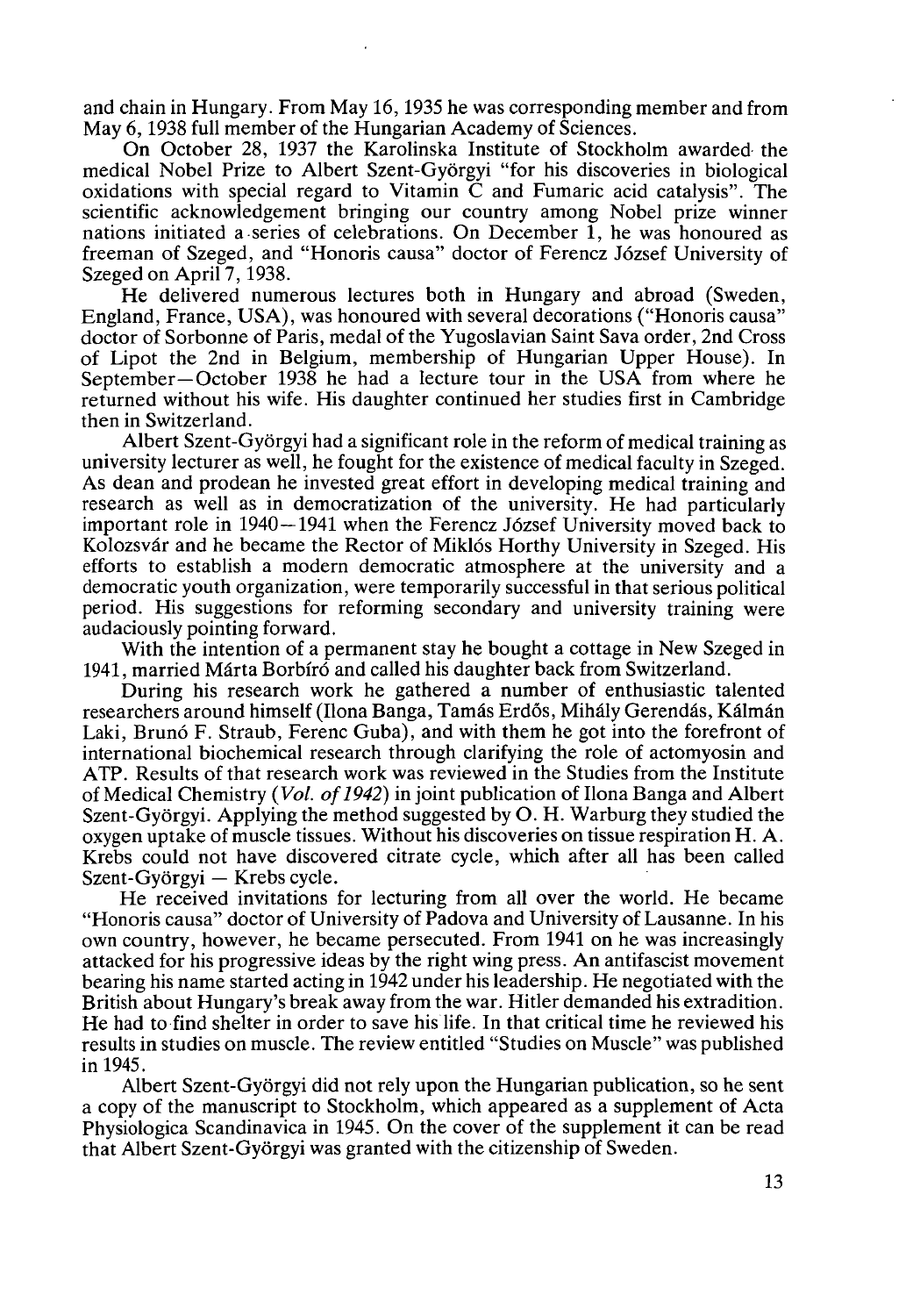On February 9, 1945 he visited Szeged again but from April 27 he was appointed Professor of Biochemistry in the Medical School of University of Budapest. In 1945 he was the honorary chairman of the Society of National Aid which was to fight against the post-war social misery. As elected president of the National Council for Public Education he was working on democratising the educational system. Together with Lajos Zilahy, the writer he was co-president of Hungarian-Soviet Cultural Society, and full president of the Academy of Natural Sciences. In 1946 he was member of the Presidium of Movement for establishing Popular Colleges, and a promoter of the movement of "Science for workers and workers for science". He was together with Zoltán Kodály vice president of the Hungarian Academy of Sciences reorganized on July 28, 1946 and patron of the movement organizing popular libraries in 1947.

For his activities in the antifascist movement he got the silver medal of Hungarian Liberty Order and the Kossuth Prize together with his two former co-workers Kálmán Laki and Bruno F. Straub on March 15,1948.

That time he was in the USA but he did not return since it became obvious that the break between the allied antifascist powers of the World War II was final. Sometimes he had been warned by hints indicating the atmosphere of mistrust. The arrest of his friend and comrade in antifascist resistance and intellectual restoration confirmed his decision. He did not return but stayed in the USA.

From 1948 he continued his studies on biochemistry of muscle having started in Szeged as the director of the Institute for Muscle Research of the Laboratory of Marine Biology. His interest was increasingly focussed at the submolecular life processes founding thereby, as later disclosed, two new fields of sciences, the submolecular biology and bioenergetics. His book entitled "Bioenergetics" published in 1957 is a landmark in science.

In 1954 he was awarded with the Albert Lasker prize of the American Cardiological Society and obtained American citizenship in 1955.

In 1960 he started to study thymus so as to get better knowledge in regulation of cell division. That led him to cancer research having been prompted also by personal initiatives: two of his dearests, his second wife and daughter died of cancer leaving him and his three grandchildren behind.

Discovery of atom- and hydrogen bombs threatened the world with a new war in the sixties. Several American scientists with Albert Szent-Györgyi among them protested against the Vietnam war in books, articles and personal communications. Albert Szent-Györgyi proclaimed his Hymn for the Peace on a record and sent it all the leading politicians of the world. His trilogy summing up his political, social and scientific views was published in sequence: The crazy ape (1970), What next?! (1971), The living state. With observation on cancer. (1972). Governmental support of his research was first reduced then stopped which he protested in public. To support his research in 1975, a wealthy copule Franklin and Tamara Salisbury established the National Foundation for Cancer Research. The "Laboratory Free-of-Walls" became a system of international exchange of scientific information from 14 countries.

In 1976 he married Marcia.

From 1948 the Hungarian socialist system showed a reproaching then concealing behavior towards Szent-Györgyi. A change occured later during the political struggle of Szent-Györgyi and the international circumstances. "Contemplations of a biologist" was published in Hungarian in 1970, and on December 25 of the same year he was on the programme of "Our Mother Land" on the Hungarian Radio. After that a series of his articles and books were published in Hungarian.

He visited Hungary after two-and-a-half decade on October 7, 1973. He was